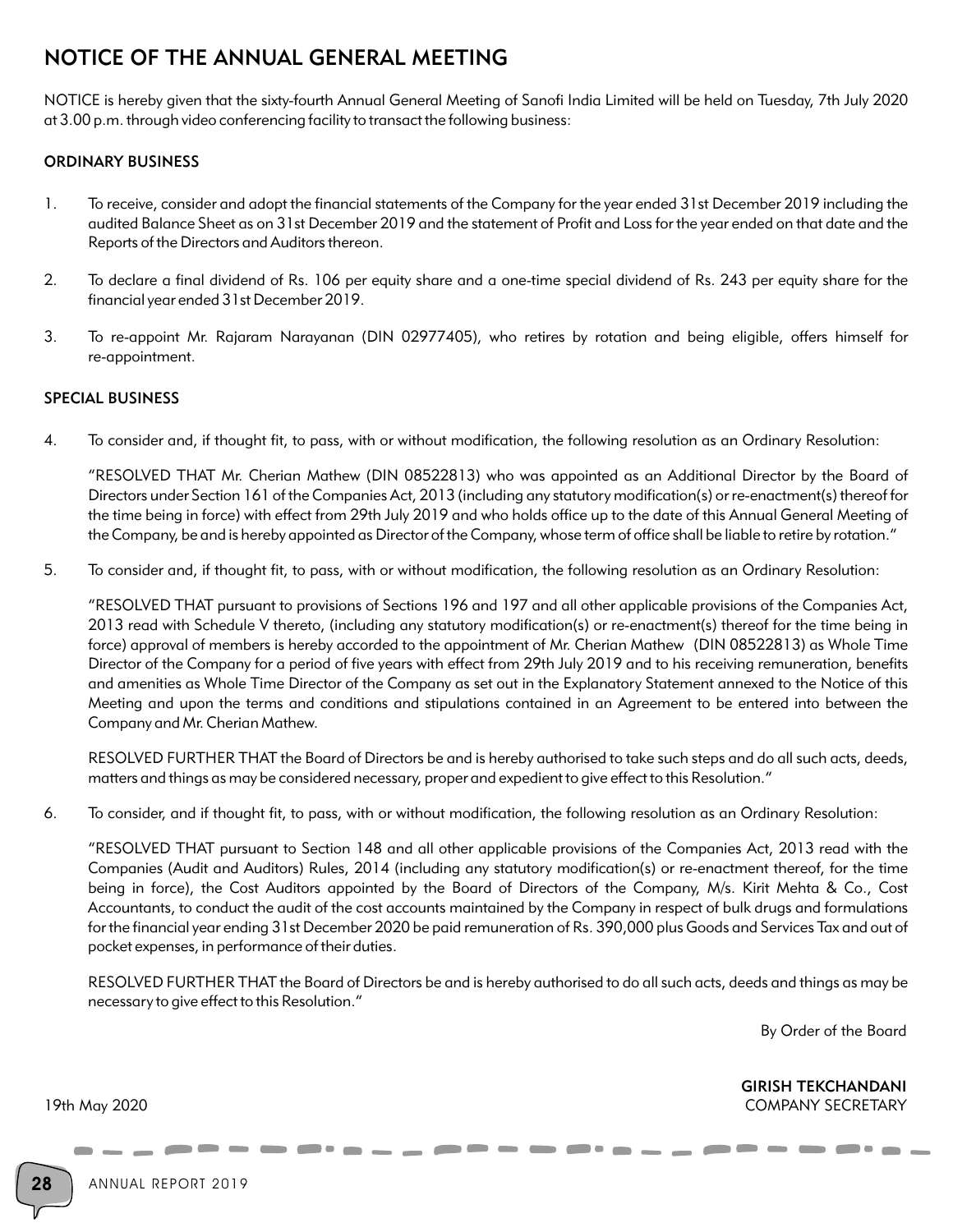## NOTES:

- 1. The Explanatory Statement pursuant to Section 102(1) of the Companies Act, 2013 (the Act) with respect to item nos. 4 to 6 of the Notice is annexed hereto and forms part of this Notice.
- 2. The meeting shall be deemed to be conducted at the Registered Office of the Company situated at Sanofi House, CTS No. 117-B, L&T Business Park, Saki Vihar Road, Powai, Mumbai 400 072.
- 3. As per the decision taken by the Board of Directors on 25th February 2020, the Annual General Meeting (AGM) of the Company was originally scheduled on 28th April 2020. The date was communicated to the members through stock exchange announcement on 25th February 2020. Due to continued spread of COVID-19, effective 21st March 2020, all offices and business establishments in Mumbai (except essential services) were closed. Under these circumstances, the Company was not able to print and dispatch the annual reports (including AGM Notice) to the members in compliance with the provisions of the Act and SEBI (Listing Obligations and Disclosure Requirements) Regulations, 2015 (Listing Regulations). Accordingly, the Company postponed the AGM till further clarity on the COVID-19 situation and informed the same to members through stock exchange announcement on 23rd March 2020.
- 4. In view of the countrywide lockdown and restriction on movement across the country imposed by the Government due to the COVID-19 pandemic, the Ministry of Corporate Affairs (MCA) has vide General Circular No. 20/2020 dated 5th May 2020 read with General Circular No. 14/2020 dated 8th April 2020 and General Circular No. 17/2020 dated 13th April 2020, allowed companies:
	- i. to send the annual reports to shareholders only on email who have registered their email ID with the Company / Depositories,
	- ii. to hold Annual General Meeting (AGM) through video conferencing (VC) or other audio-visual means (OVAM) and
	- iii. to keep the dividend on hold for those shareholders who have not provided details of their bank accounts for electronic payment and dispatch their cheque / demand draft upon normalization of the postal services.
- 5. The Annual Report and Notice of the AGM is being sent to members who have registered their email ID with the Company / Depositories. The members who have not registered their email ID with the Company can access the Annual Report on the website of the Company www.sanofiindialtd.com. Members who would like to obtain pdf copy on their email ID may write an email to **IGRC.SIL@sanofi.com**. Pursuant to the Circulars mentioned above, the Company has not printed the Annual Reports and hence no hard copies of the Annual Report will be provided.
- 6. The Company will hold the AGM through VC facility without physical presence of the members. The necessary details for joining the meeting are given below:
	- i. Members may attend the AGM using VC facility on a live streaming link available at www.evotingindia.com under shareholders / members login by using the remote e-voting login credentials. The link for live streaming of the AGM will be available under the EVSN of the Company. The members holding shares either in demat form or in certificate form shall follow the instructions given in para 15 below to join the AGM through VC facility.
	- ii. Members can participate in the AGM through desktop / laptop/smart phone / tablet. However, for better experience and smooth participation, it is advisable to join the Meeting through desktop / laptop connected through broadband.

#### On desktop / laptop

- a. On clicking the link to attend the AGM, a webpage will open which will ask for your name and email ID
- b. Fill name of the 1st shareholder as appearing in the demat account statement / share certificate
- c. Fill the email ID registered with the depository / the Company
- d. Click on submit

#### On smart phone / tablet

a. Download the Zoom app on your smart phone / tablet. Zoom app can be downloaded from Google Play Store. Apple and Windows phone users can download the app from the App Store and the Windows Phone Store respectively. This app can be downloaded without any charge.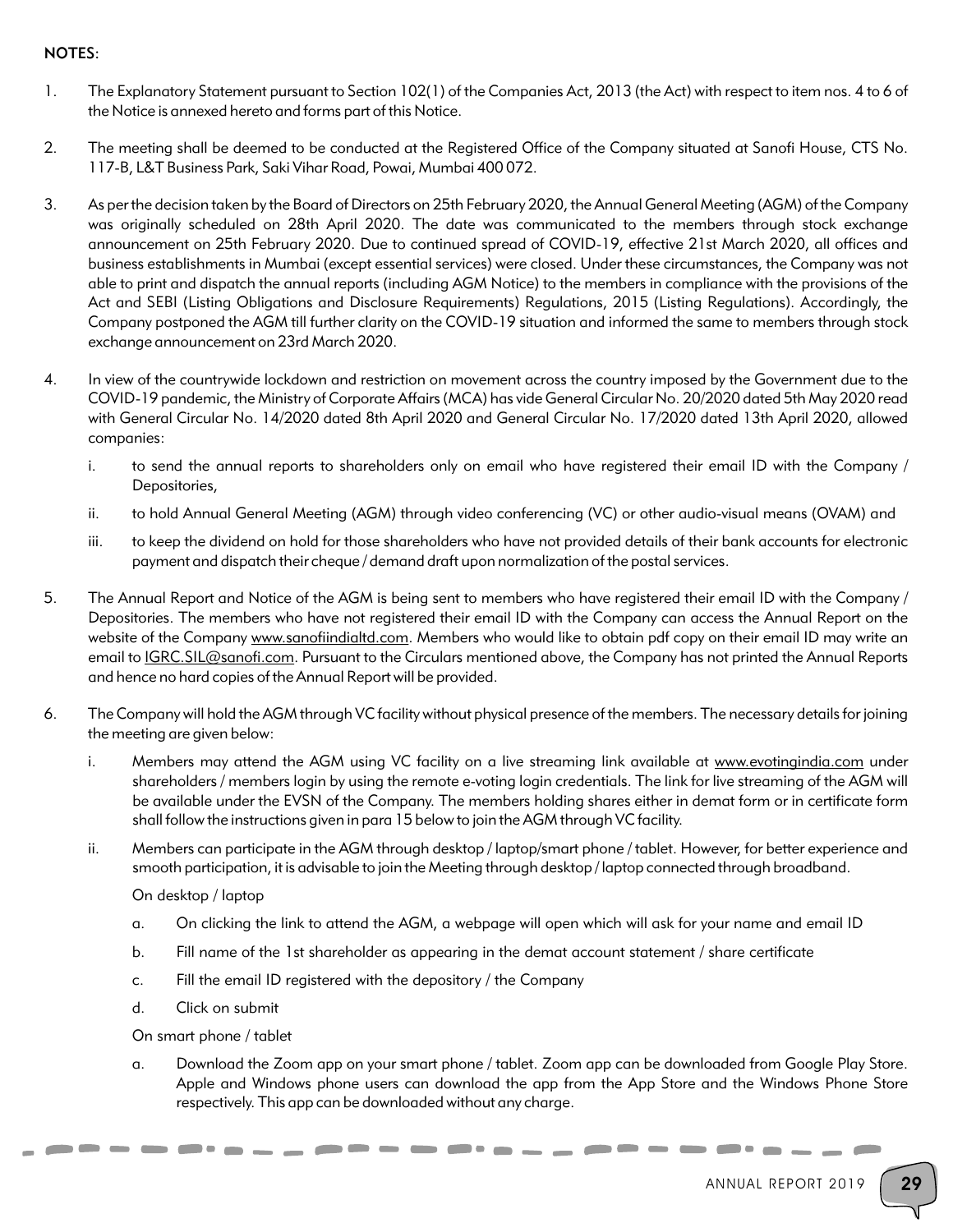- b. On clicking the link to attend the AGM, a new page will open in the app which will ask for your name and email ID
- c. Fill name of the 1st shareholder as appearing in the demat account statement / share certificate
- d. Fill the email ID registered with the depository / the Company
- e. Click on submit

Members who face any technical difficulty in accessing www.evotingindia.com may contact toll free no. 1800 225 533. After login, the members who face any technical difficulty in accessing the VC link may contact toll free no. 1800 919 0772.

- 7. The meeting will be conducted following the below process:
	- i. The link for joining the meeting will be made active 15 minutes prior to the meeting i.e. at 2.45 p.m. on 7th July 2020. Members are requested to join the meeting on time.
	- ii. Since this meeting is being held through video conferencing, physical attendance of members has been dispensed with. Therefore, appointment of proxies is not applicable.
	- iii. Pursuant to Section 113 of the Act, corporate members are requested to send a duly certified copy of the Board Resolution authorizing their representative to attend and vote at the AGM, by e-mail before e-voting / attending AGM, to IGRC.SIL@sanofi.com.
	- iv. Chairman of the Company will make a statement on the affairs of the Company at the meeting.
	- v. Members who have questions or seeking clarifications on the Annual Report or on the proposals as contained in this Notice are requested to send e-mail to the Company on *IGRC.SIL@sanofi.com* on or before 5.00 pm on Thursday, 2nd July 2020. This would enable the Company to compile the information and provide the replies at the meeting. The Company will be able to answer only those questions at the meeting which are received in advance as per the above process.

The Company will allot time for members to express their views or give comments during the meeting. The members who wish to speak at the meeting need to register themselves as a speaker by sending an e-mail from their registered e-mail ID mentioning their name, DP ID and Client ID / Folio number and mobile number, on e-mail ID, IGRC.SIL@sanofi.com on or before 5.00 pm on Thursday, 2nd July 2020. Depending on the availability of time, the Company reserves the right to restrict the number of speakers at the meeting.

- vi. The voting on the proposals contained the Notice of AGM will be conducted as under:
	- a. The members who have registered their email addresses with the Company / their depository can cast their vote through remote e-voting or through the e-voting during the meeting using the process mentioned below for evoting through electronic system means.
	- b. The members who are holding shares in physical form and who have not registered their email ID with the Company, can write to evoting.investors@linkintime.co.in by providing their name and folio number and obtain default PAN (if PAN is not registered with the Company) for the purpose of e-voting in CDSL portal and exercise their vote either through remote e-voting or vote electronically during the AGM. The credentials will be provided to the members after verification of all details.

Detailed instructions for voting are contained in Para 15 below.

- vii. The Board of Directors of the Company has appointed Mr. Makarand M. Joshi, Practising Company Secretary (FCS 5533, CP 3662), or failing him, Ms. Kumudani Bhalerao, Practising Company Secretary (FCS 6667, CP 6690) as the Scrutinizer for conducting the process of remote e-voting and e-voting during AGM in a fair and transparent manner.
- viii. The Scrutinizer shall submit his / her report, to the Chairman or any person authorized by him, on the voting in favour or against, if any, within forty-eight hours from the conclusion of the Meeting.
- ix. The results declared along with the consolidated Scrutinizer's Report and the recorded transcript of the meeting shall be placed on the website of the Company www.sanofiindialtd.com. The results shall simultaneously be communicated to the Stock Exchanges.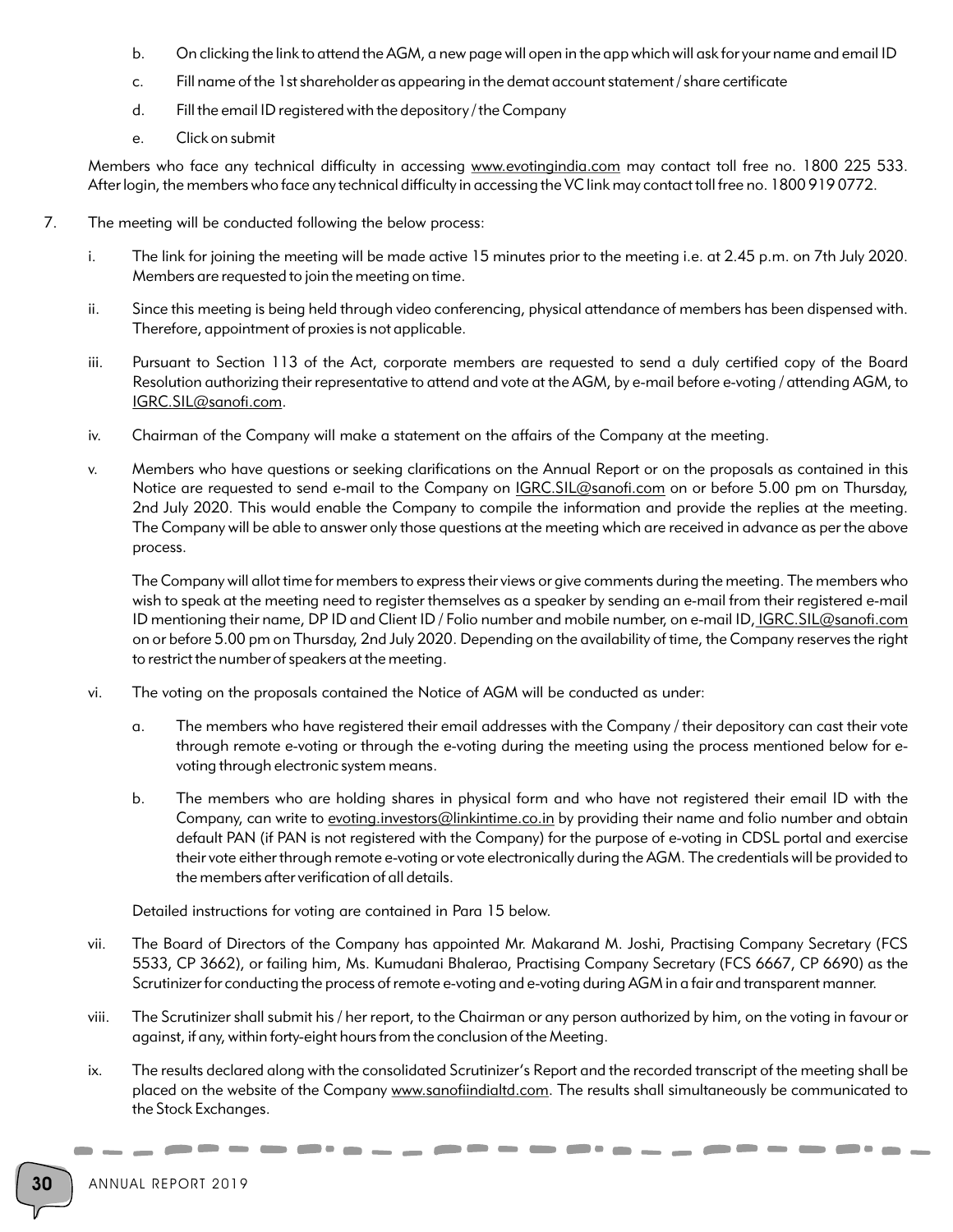- 8. The Register of Directors and Key Managerial Personnel and their shareholding maintained under Section 170 of the Act, the Register of Contracts or Arrangements in which the Directors are interested under Section 189 of the Act and all other documents referred to in the Notice can be inspected in electronic mode by sending a request on email to IGRC.SIL@sanofi.com.
- 9. The Register of Members of the Company shall remain closed from 1st July 2020 to 7th July 2020 (both days inclusive).
- 10. Payment of dividend as recommended by the Board of Directors, if approved at the Meeting, will be made to those members whose names are on the Company's Register of Members on 7th July 2020 and those whose names appear as Beneficial Owners as at the close of the business hours on 30th June 2020 as per the details to be furnished by the Depositories, viz. National Securities Depository Limited (NSDL) and Central Depository Services (India) Limited (CDSL) for this purpose.
- 11. In accordance with the provisions of the Income Tax Act, 1961 as amended by and read with the provisions of the Finance Act, 2020, with effect from 1st April 2020, dividend declared and paid by the Company is taxable in the hands of its members and the Company is required to deduct tax at source (TDS) from dividend paid to the members at the applicable rates. A separate email will be sent at the registered email ID of the members describing about the detailed process to submit / upload the documents / declarations along with the formats in respect of deduction of tax at source on the dividend payout. Sufficient time will be provided for submitting the documents / declarations by the members who are desiring to claim beneficial tax treatment. The intimation will also be uploaded on the website of the Company www.sanofiindialtd.com.
- 12. Members holding shares in electronic form are advised to keep the bank details updated with the respective Depositories, viz. NSDL and CDSL. Member holding shares in certificate form are requested to update bank details with the Company's Registrar and Transfer Agents after following the process available on link https://linkintime.co.in/emailreg/email\_register.html. Pursuant to the General Circular No. 20/ 2020 dated 5th May 2020 read with General Circular No. 14/2020 dated 8th April 2020 and General Circular No. 17/2020 dated 13th April 2020, issued by Ministry of Corporate Affairs, Members who have not registered their bank details, will be paid dividend through cheque / demand draft upon normalization of postal services.
- 13. Pursuant to the provisions of the Investor Education and Protection Fund Authority (Accounting, Audit, Transfer and Refund) Rules, 2016 and Amendment Rules 2017 notified by the Ministry of Corporate Affairs, the Company is required to transfer all shares in respect of which dividend has not been paid or claimed by the members for seven consecutive years or more in the name of Investor Education and Protection Fund (IEPF) Suspense Account. Adhering to various requirements set out in the Rules, the Company has taken appropriate action for transferring the shares to the Demat Account opened by the IEPF Authority. The Company has also uploaded details of such members whose shares are transferred to IEPF Suspense Account on its website at www.sanofiindialtd.com.

The shares transferred to IEPF Suspense Account including all benefits accruing on such shares, if any, can be claimed by the members from IEPF Authority, after following the procedure prescribed under the Rules.

Pursuant to the provisions of Sections 124 and 125 of the Act, dividends which remain unclaimed for a period of seven years from the date of transfer to the Unpaid Dividend account are required to be transferred to IEPF established by the Central Government. The details of unpaid dividend are uploaded on the website of the Company at www.sanofiindialtd.com.

During the year 2019, the Company transferred unclaimed dividend amounts of Rs. 1,801,277 and Rs. 265,732 from the Final Dividend for the year 2011 and Interim Dividend for the year 2012 respectively, to the IEPF.

Members who have not encashed their dividend warrants for last seven year are requested to write to the Company's Registrar and Transfer Agents and claim their dividends. The total amount of unclaimed dividend has been disclosed in the financial statements. Members are requested to note that the unclaimed dividends will be transferred to the IEPF after the below mentioned last date of claim which has been calculated by adding 37 days and 7 years in the date of declaration:

| Dividend and Year     | Dividend per Share (Rs.) | Date of Declaration | Last Date for Claim |
|-----------------------|--------------------------|---------------------|---------------------|
| Interim Dividend 2013 | 10                       | 30-07-2013          | 03-09-2020          |
| Final Dividend 2013   | 35                       | 29-04-2014          | 03-06-2021          |
| Interim Dividend 2014 | 10                       | 23-07-2014          | 27-08-2021          |
| Final Dividend 2014   | 35                       | 29-04-2015          | 03-06-2022          |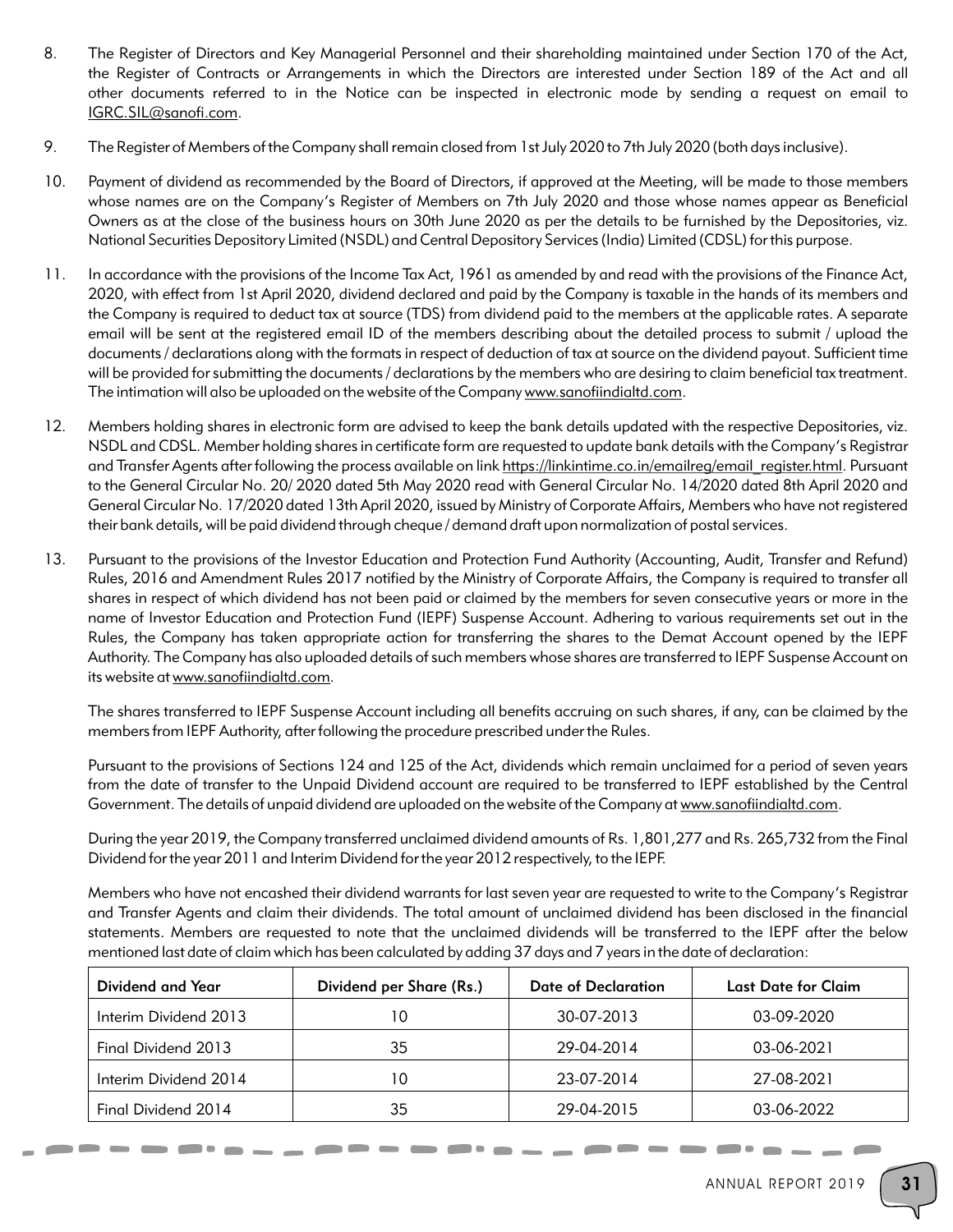| Dividend and Year     | Dividend per Share (Rs.) | Date of Declaration | <b>Last Date for Claim</b> |
|-----------------------|--------------------------|---------------------|----------------------------|
| Interim Dividend 2015 | 18                       | 21-07-2015          | 25-08-2022                 |
| Final Dividend 2015   | 47                       | 29-04-2016          | 04-06-2023                 |
| Interim Dividend 2016 | 18                       | 22-07-2016          | 27-08-2023                 |
| Final Dividend 2016   | 50                       | 05-05-2017          | 09-06-2024                 |
| Interim Dividend 2017 | 18                       | 19-07-2017          | 23-08-2024                 |
| Final Dividend 2017   | 53                       | 08-05-2018          | 12-06-2025                 |
| Interim Dividend 2018 | 18                       | 25-07-2018          | 31-08-2025                 |
| Final Dividend 2018   | 66                       | 07-05-2019          | 11-06-2026                 |

14. Pursuant to Regulation 39 and Schedule V and VI of the Listing Regulations the Company has transferred unclaimed shares in its Unclaimed Suspense Account details of which are given below:

| <b>Particulars</b>                                                                                                                                                                                                             | No. of<br><b>Records</b> | No. of<br><b>Shareholders</b> | No. of<br><b>Equity Shares</b> |
|--------------------------------------------------------------------------------------------------------------------------------------------------------------------------------------------------------------------------------|--------------------------|-------------------------------|--------------------------------|
| Aggregate number of shareholders / records and<br>the outstanding shares in the Unclaimed Suspense Account                                                                                                                     | 266                      | 249                           | 13,300                         |
| Number of shareholders who approached the Company for<br>transfer of shares and shares transferred from suspense<br>account during the year                                                                                    | 14                       | 13                            | 700                            |
| Number of shareholders / records whose shares were<br>transferred from suspense account to the demat account of<br>Investor Education and Protection Fund under the provisions<br>of Section 124(6) of the Companies Act, 2013 | 3                        | 3                             | 150                            |
| Number of shareholders / records and aggregate number of<br>shares transferred to the Unclaimed Suspense Account<br>during the year                                                                                            |                          |                               |                                |
| Aggregate number of shareholders and outstanding shares<br>in the Unclaimed Suspense Account lying as on<br>31st December 2019                                                                                                 | 249                      | 233                           | 12,450                         |

Voting rights on shares lying in the Unclaimed Suspense Account shall remain frozen till the rightful owner of such shares establishes his / her title of ownership to claim the shares.

15. In compliance with the provisions of Section 108 of the Act read with Rule 20 of the Companies (Management and Administration) Rules, 2014 and Regulation 44 of the Listing Regulations the Company is pleased to offer e-voting facility which will enable the Members to cast their votes electronically on all the resolutions set out in the Notice. Please refer the instructions given below relating to voting through electronic means.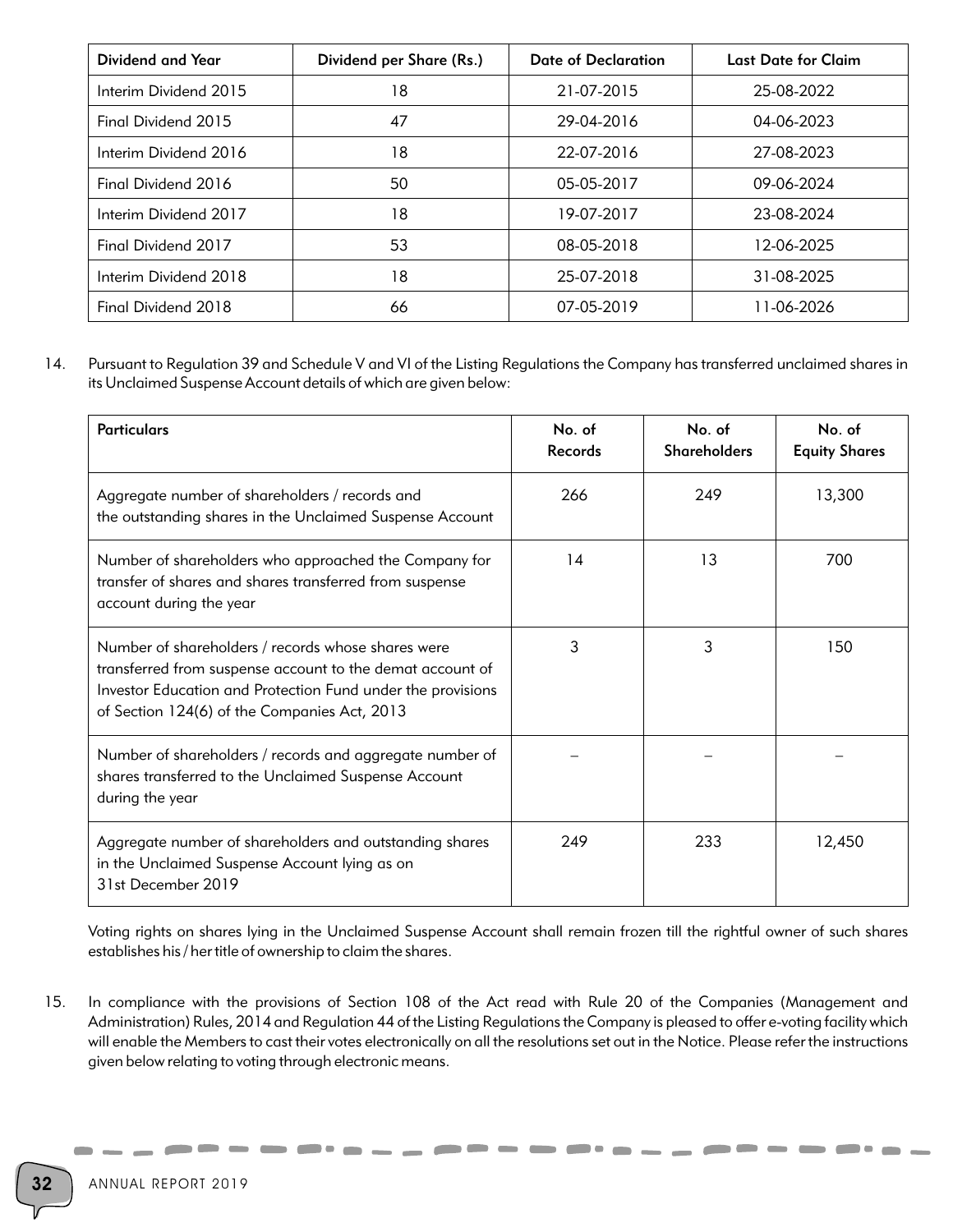## E-voting facility:

The remote e-voting period will begin on 4th July 2020 at 9.00 a.m and will end on 6th July 2020 at 5.00 p.m. During this period members of the Company holding shares either in physical form or dematerialized form as on cut-off date, i.e 30th June 2020 may exercise their vote electronically. The e-voting module shall be disabled by CDSL for voting thereafter.

A person whose name is recorded in the register of members or in the beneficial owners maintained by depositories as on the cut-off date i.e 30th June 2020 shall be entitled to avail the facility of remote e-voting as well as voting through e-voting system during the AGM. Voting rights shall be reckoned on the paid-up value of shares registered in the name of the member/ beneficial Owner (in case of shares held in dematerialised form) as on the cut-off date i.e. Tuesday, 30th June 2020.

Any person who becomes a member of the Company after dispatch of the Notice of the Annual General Meeting and holding shares as on the cut-off date i.e. Tuesday, 30th June 2020 and wishing to participate in the e-voting may obtain User ID and password by sending a letter or email to the Company's Registrar and Transfer Agents, Link Intime India Private Limited to C 101, 247 Park, L B S Marg, Vikhroli West, Mumbai 400 083 (Email ID: evoting.investors@linkintime.co.in) providing details such as name of the Member, DPID / Client ID no. and name of the Company. User ID and password will be provided through email or SMS or letter as per details of the Member provided by the Depositories or available with the Registrars. Members can also contact Mr. Jayprakash V P of Link Intime India Private Limited on no. 022 - 49186270. A person who is not a member as on the cut-off date should treat this Notice for information purposes only.

The voting during the AGM will begin on 7th July 2020 at 3.00 pm and will end on completion of 30 minutes from the time of the conclusion of the AGM. Within this period, all members who are present at the AGM through VC facility and who have not yet exercised their vote through remote e-voting, can exercise their vote electronically.

The facility for e-voting during the meeting is available only to those members participating in the meeting through VC facility. If a member has exercised his / her vote during the AGM through e-voting but not attended the AGM through VC facility, then the votes casted by such member shall be considered invalid.

The procedure for remote e-voting and e-voting during the AGM is the same.

The instructions for members voting electronically are as under:

- i. You should log on to the e-voting website www.evotingindia.com.
- ii. Click on Shareholders / Members.
- iii. Now Enter your User ID
	- For CDSL: 16 digits beneficiary ID,
	- For NSDL: 8 Character DP ID followed by 8 Digits Client ID,
	- <sup>l</sup>Members holding shares in Physical Form should enter Folio Number registered with the Company.
- iv. Next enter the Image Verification as displayed and click on Login.
- v. If you are holding shares in demat form and had logged on to www.evotingindia.com and voted on an earlier voting of any company, then your existing password is to be used.
- vi. If you are a first time user follow the steps given below:

| For members holding shares in demat form and physical form |                                                                                                                                                                                                                                                                                                                                                                                                                                       |  |
|------------------------------------------------------------|---------------------------------------------------------------------------------------------------------------------------------------------------------------------------------------------------------------------------------------------------------------------------------------------------------------------------------------------------------------------------------------------------------------------------------------|--|
| <b>PAN</b>                                                 | Enter your 10 digit alpha-numeric PAN issued by Income Tax Department (Applicable for<br>both demat shareholders as well as physical shareholders). Members who have not updated<br>their PAN with the Company / Depository Participant are requested to send an email to<br>evoting.investors@linkintime.co.in providing details such as name of the Member, DPID /<br>Client ID no. and name of the Company and obtain default PAN. |  |
| Dividend Bank Details<br><b>OR</b> Date of Birth (DOB)     | Enter the Dividend Bank Details or Date of Birth (in dd/mm/yyyy format) as recorded in your<br>demat account or in the Company records in order to login. If both the details are not<br>recorded with the Depository or Company please enter the member ID / folio number in the<br>Dividend Bank details field as mentioned in instruction iii.                                                                                     |  |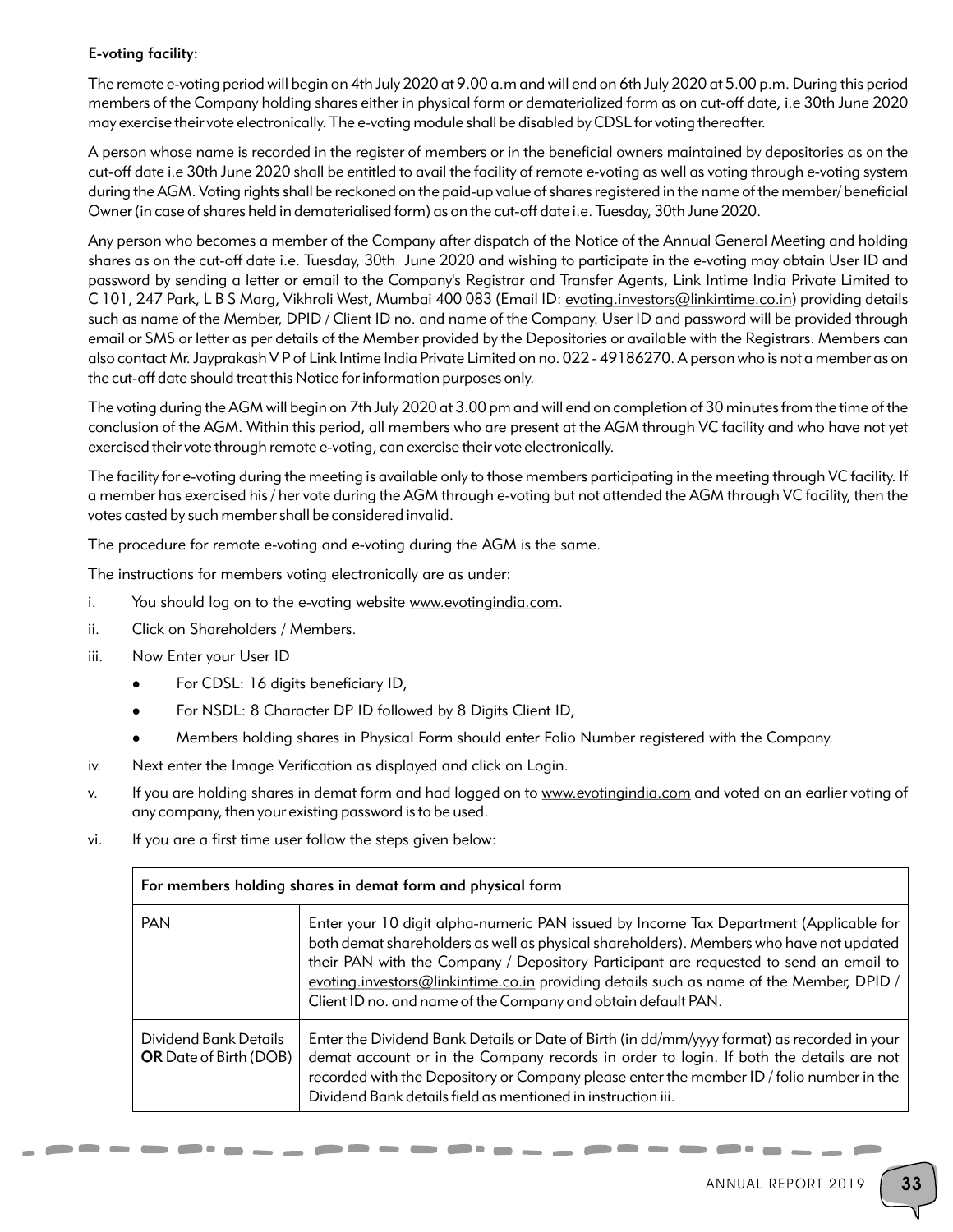- vii. After entering these details appropriately, click on "SUBMIT" tab.
- viii. Members holding shares in physical form will then directly reach the Company selection screen. However, members holding shares in demat form will now reach 'Password Creation' menu wherein they are required to mandatorily enter their login password in the new password field. Kindly note that this password is to be also used by the demat holders for voting for resolutions of any other company on which they are eligible to vote, provided that company opts for e-voting through CDSL platform. It is strongly recommended not to share your password with any other person and take utmost care to keep your password confidential.
- ix. For members holding shares in physical form, the details can be used only for e-voting on the resolutions contained in this Notice.
- x. Click on the EVSN of Sanofi India Limited.
- xi. On the voting page, you will see "RESOLUTION DESCRIPTION" and against the same the option "YES/NO" for voting. Select the option YES or NO as desired. The option YES implies that you assent to the resolution and option NO implies that you dissent to the Resolution.
- xii. Click on the "RESOLUTIONS FILE LINK" if you wish to view the entire resolution details.
- xiii. After selecting the resolution you have decided to vote on, click on "SUBMIT". A confirmation box will be displayed. If you wish to confirm your vote, click on "OK", else to change your vote, click on "CANCEL" and accordingly modify your vote.
- xiv. Once you "CONFIRM" your vote on the resolution, you will not be allowed to modify your vote.
- xv. You can also take a print of the votes cast by clicking on "Click here to print" option on the Voting page.
- xvi. If a demat account holder has forgotten the changed login password then enter the User ID and the image verification code and click on Forgot Password & enter the details as prompted by the system.
- xvii. Members can also cast their vote using CDSL's mobile app m-Voting available for android based mobiles. The m-Voting app can be downloaded from Google Play Store. Apple and Windows phone users can download the app from the App Store and the Windows Phone Store respectively. Please follow the instructions as prompted by the mobile app while voting on your mobile.
- xviii. Note for Non Individual Members and Custodians:
	- a. Non-Individual members (i.e. other than Individuals, HUF, NRI etc.) and Custodian are required to log on to www.evotingindia.com and register themselves as Corporates.
	- b. A scanned copy of the Registration Form bearing the stamp and sign of the entity should be emailed to helpdesk.evoting@cdslindia.com.
	- c. After receiving the login details a Compliance User should be created using the admin login and password. The Compliance User would be able to link the account(s) for which they wish to vote on.
	- d. The list of accounts linked in the login should be mailed to helpdesk.evoting@cdslindia.com and on approval of the accounts they would be able to cast their vote.
	- e. A scanned copy of the Board Resolution and Power of Attorney (POA) which they have issued in favour of the Custodian, if any, should be uploaded in PDF format in the system for the scrutinizer to verify the same.
- xix. In case you have any queries or issues regarding e-voting, you may refer the Frequently Asked Questions ("FAQs") and e-voting manual available at www.evotingindia.com, under help section or write an email to helpdesk.evoting@cdslindia.com.
- xx. For any grievances connected with facility for e-voting members may contact: Mr. Girish Tekchandani, Company Secretary Address: Sanofi House, CTS No.117-B, L&T Business Park, Saki Vihar Road, Powai, Mumbai 400 072, India. Tel: (022) 28032000 Email: IGRC.SIL@sanofi.com
- 16. Members holding shares in physical form and desirous of making a nomination in respect of their shareholding in the Company, as permitted under Section 72 of the Act, are requested to submit details to the Registrar and Transfer Agents of the Company, in the prescribed Form SH-13 for this purpose.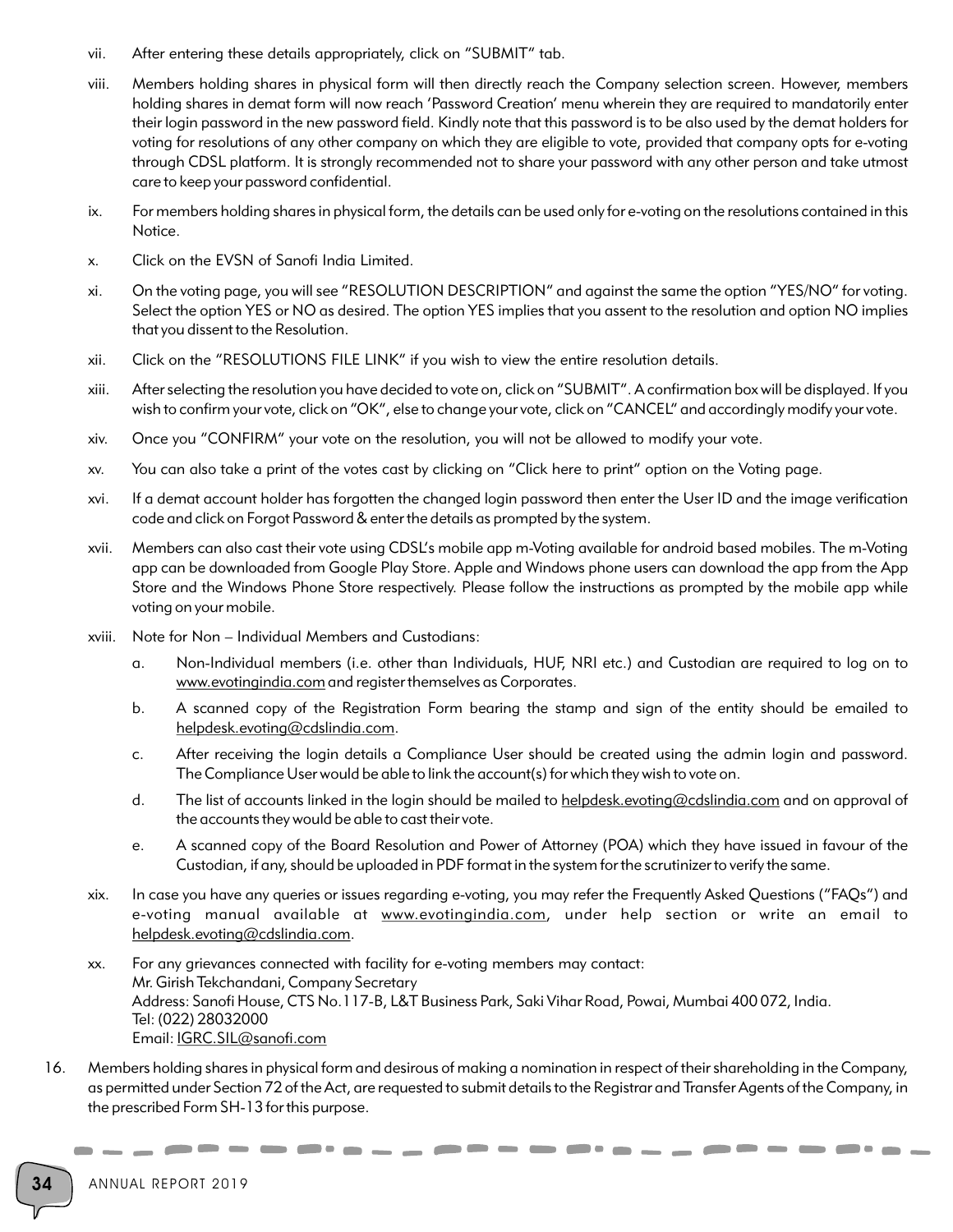17. As required by Regulation 36(3) of the Listing Regulations and the Secretarial Standards on General Meetings (SS-2) as laid down by The Institute of Company Secretaries of India, additional information relating to the particulars of Directors who are proposed to be appointed / re-appointed are given below:

| Agenda Item No.                                        | 3                                                                                                                                                                                                                                                                                                                                                                                                |
|--------------------------------------------------------|--------------------------------------------------------------------------------------------------------------------------------------------------------------------------------------------------------------------------------------------------------------------------------------------------------------------------------------------------------------------------------------------------|
| Name                                                   | Mr. Rajaram Narayanan                                                                                                                                                                                                                                                                                                                                                                            |
| Age                                                    | 51                                                                                                                                                                                                                                                                                                                                                                                               |
| Qualifications                                         | B.E. (BITS, Pilani), MBA (Indian Institute of Foreign Trade)                                                                                                                                                                                                                                                                                                                                     |
|                                                        | He is also an alumnus of the Advanced Managed Program of the Harvard<br><b>Business School</b>                                                                                                                                                                                                                                                                                                   |
| Brief profile including expertise and experience       | Mr. Rajaram Narayanan has over 25 years' experience across different<br>industries.                                                                                                                                                                                                                                                                                                              |
|                                                        | Mr. Rajaram Narayanan started his career with Unilever, where he held a<br>variety of leadership roles in sales for over 19 years. Along the way he built<br>and managed iconic consumer brands in India and other Asian markets.<br>Prior to joining Sanofi, he worked for 3 years in the telecom industry as<br>Chief Marketing Officer at Airtel, India's leading mobile services<br>company. |
|                                                        | Mr. Rajaram Narayanan joined Sanofi in 2014 as the Country Head and<br>General Manager. He joined the Board of the Company as Whole Time<br>Director on 21st October 2015 and was appointed as Managing Director<br>w.e.f. 1st January 2018.                                                                                                                                                     |
|                                                        | Over the last 4 years, he has led the strategic reorientation of Sanofi in<br>India leading to accelerated growth in key therapies, setting up of new<br>business models and significant transformation of its market operations.                                                                                                                                                                |
| Directorships in other companies in India              | Sanofi-Synthelabo (India) Private Limited                                                                                                                                                                                                                                                                                                                                                        |
|                                                        | Apollo Sugar Clinics Limited                                                                                                                                                                                                                                                                                                                                                                     |
|                                                        | Organization of Pharmaceutical Producers of India                                                                                                                                                                                                                                                                                                                                                |
| Committee Memberships and Chairmanships                | He is member of Corporate Social Responsibility Committee,<br>Stakeholders Relationship Committee and Chairman of Risk<br>Management Committee of Sanofi India Limited.                                                                                                                                                                                                                          |
| Number of Board meetings attended during<br>the year   | In the year 2019, Mr. Narayanan attended 6 out of 6 Board meetings                                                                                                                                                                                                                                                                                                                               |
| Remuneration last drawn for the financial<br>year 2019 | Remuneration was paid as Managing Director of the Company as<br>approved by the members at the Annual General Meeting of the<br>Company held on 8th May 2018. Details are disclosed in the Corporate<br>Governance section of the Annual Report. No change has been proposed<br>in this re-appointment.                                                                                          |
| Remuneration sought to be paid                         | No change has been proposed                                                                                                                                                                                                                                                                                                                                                                      |
| Terms and conditions of appointment                    | As approved by the members at the Annual General Meeting of the<br>Company held on 8th May 2018. No change has been proposed in the<br>terms and conditions.                                                                                                                                                                                                                                     |
| Relationship with other Directors and KMP              | None                                                                                                                                                                                                                                                                                                                                                                                             |
| Date of first appointment on the Board                 | 21st October 2015                                                                                                                                                                                                                                                                                                                                                                                |
| Shareholding in Sanofi India Limited                   | Nil                                                                                                                                                                                                                                                                                                                                                                                              |

 $\Box$ 

 $\overline{\phantom{a}}$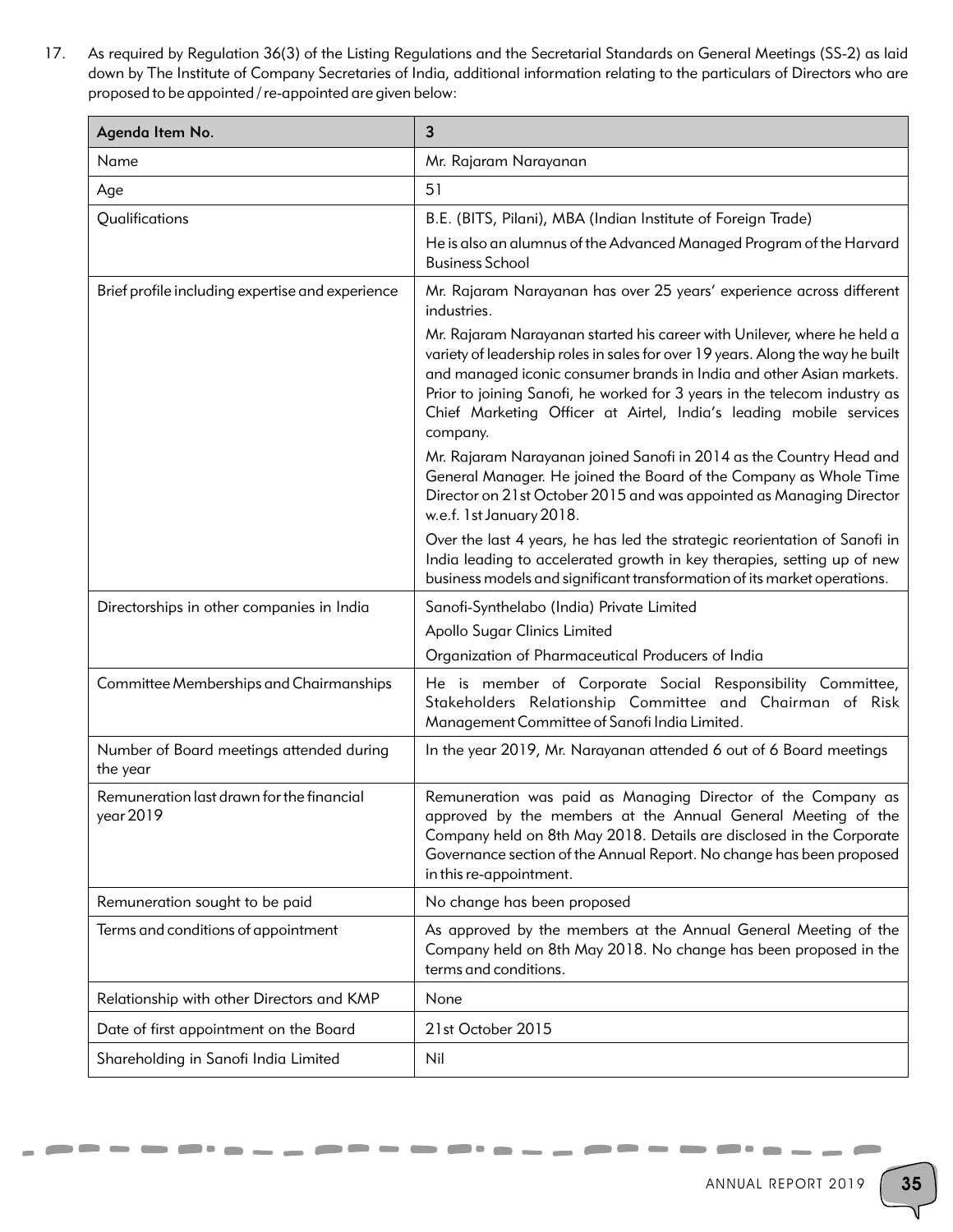| Agenda Item No.                                        | 4 & 5                                                                                                                                                                                                                                                                                                                                                                                                                                                                                                  |
|--------------------------------------------------------|--------------------------------------------------------------------------------------------------------------------------------------------------------------------------------------------------------------------------------------------------------------------------------------------------------------------------------------------------------------------------------------------------------------------------------------------------------------------------------------------------------|
| Name                                                   | Mr. Cherian Mathew                                                                                                                                                                                                                                                                                                                                                                                                                                                                                     |
| Age                                                    | 55                                                                                                                                                                                                                                                                                                                                                                                                                                                                                                     |
| Qualifications                                         | Graduated in Chemical Engineering from IIT Kharaghpur.                                                                                                                                                                                                                                                                                                                                                                                                                                                 |
| Brief profile including expertise and experience       | Mr. Cherian Mathew started his career in 1987 with Shaw Wallace and<br>then had a brief stint with Ranbaxy Laboratories Limited. He joined Sanofi<br>in 1993 (with the erstwhile Hoechst India Limited) as a Project Engineer.<br>Over the last 26 years, he has held ever increasing responsibilities in India<br>as well as with various other Sanofi affiliates across the world. He has<br>been actively involved in the formulation of Sanofi's industrial strategy<br>and in its implementation. |
|                                                        | Presently, Mr. Cherian Mathew is the Head of Manufacturing Operations<br>in India.                                                                                                                                                                                                                                                                                                                                                                                                                     |
|                                                        | Mr. Cherian Mathew was appointed Additional Director & Whole Time<br>Director of the Company with effect from 29th July 2019.                                                                                                                                                                                                                                                                                                                                                                          |
| Directorships in other companies in India              | None                                                                                                                                                                                                                                                                                                                                                                                                                                                                                                   |
| Committee Memberships and Chairmanships                | He is member of Audit Committee and Risk Management Committee of<br>Sanofi India Limited                                                                                                                                                                                                                                                                                                                                                                                                               |
| Number of Board meetings attended during<br>the year   | In the year 2019, Mr. Mathew attended 3 out of 3 Board meetings<br>held in his tenure                                                                                                                                                                                                                                                                                                                                                                                                                  |
| Remuneration last drawn for the financial<br>year 2019 | The resolution has been proposed for appointment of Mr. Mathew as<br>Whole Time Director. He was not a Director of the Company before the<br>proposed appointment.                                                                                                                                                                                                                                                                                                                                     |
| Remuneration sought to be paid                         | As disclosed in explanatory statement                                                                                                                                                                                                                                                                                                                                                                                                                                                                  |
| Terms and conditions of appointment                    | As disclosed in explanatory statement                                                                                                                                                                                                                                                                                                                                                                                                                                                                  |
| Relationship with other Directors and KMP              | None                                                                                                                                                                                                                                                                                                                                                                                                                                                                                                   |
| Date of first appointment on the Board                 | 29th July 2019                                                                                                                                                                                                                                                                                                                                                                                                                                                                                         |
| Shareholding in Sanofi India Limited                   | Nil                                                                                                                                                                                                                                                                                                                                                                                                                                                                                                    |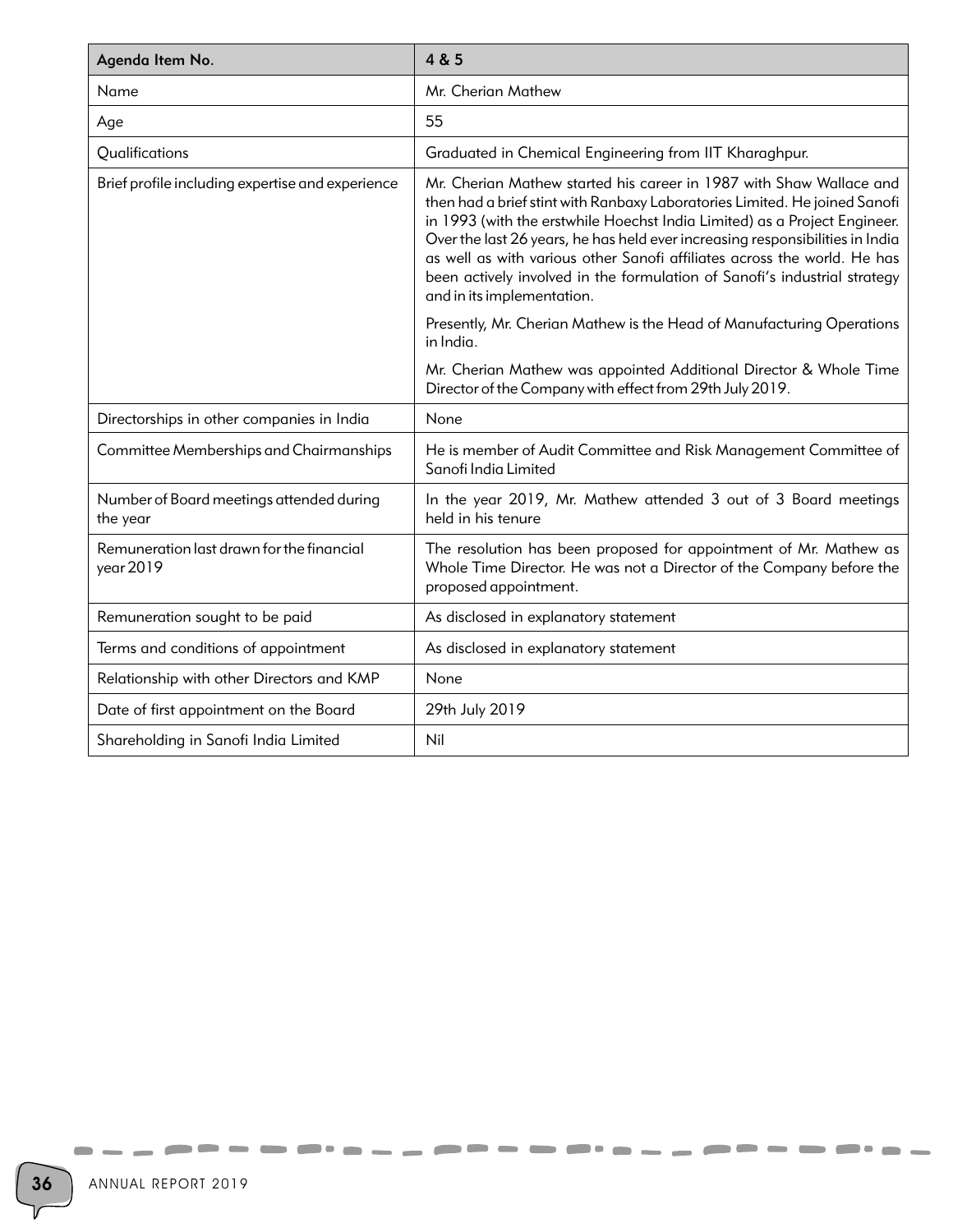# EXPLANATORY STATEMENT

The following Explanatory Statement pursuant to Section 102 (1) of the Companies Act, 2013 (the Act) sets out all material facts relating to the business mentioned in item nos. 4 to 6 in the accompanying Notice of the Annual General Meeting.

### Item No. 4 and 5

The Board of Directors of the Company, on the recommendation of the Nomination and Remuneration Committee, appointed Mr. Cherian Mathew as Additional Director of the Company with effect from 29th July 2019 in accordance with Section 161 of the Act. He holds office up to the date of the Annual General Meeting of the Company. The Company has received a notice in writing under Section 160 of the Act from a member proposing his candidature for the office of Director.

The Board of Directors of the Company at its meeting held on 29th July 2019, subject to the approval of the members of the Company, approved the appointment of Mr. Cherian Mathew as Whole Time Director of the Company for a period of 5 years.

A brief profile of Mr. Cherian Mathew is provided in the notes to the Notice of the Annual General Meeting.

The remuneration proposed to be paid to Mr. Cherian Mathew with effect from 29th July 2019 is set out below:

- 1. Basic Salary Rs. 76,00,000 /- per annum.
- 2. Flexi Compensation Allowance of Rs. 98,54,920/- per annum and such higher amount as may be decided by the Board from time to time and in alignment with the Company's policy on Flexi-Compensation.
- 3. Provident Fund Company's contribution not to exceed 12% of Basic salary.
- 4. Gratuity Company's contribution not to exceed 8.33% of Basic salary.
- 5. Increments Such increments with effect from 1st April 2020 as may be decided by the Board of Directors from time to time, not exceeding 25% per annum.
- 6. Performance Bonus with a target payout of Rs. 57,00,000/- per annum for the financial year ending 31st December 2019 and a payout range of 0% to 200% of target amount to be paid at the end of the financial year, and all future Performance bonuses, as may be determined by the Board of Directors.
- 7. Housing House Rent Allowance as part of the Flexi-Compensation Structure (FCP). In addition, residential gas & electricity utility on actuals can be claimed as reimbursement.
- 8. Medical Hospitalisation Insurance Benefit Medical aid benefits for self and dependant family as per Company's policy which is currently INR 800,000 floater coverage. This may be revised from time to time as per Company's policy.
- 9. The Company to pay the premium for the Personal Accident Insurance Policy taken for Mr. Cherian Mathew along with other Officers of the Company.
- 10. The Company to pay the premium for the Group Insurance Policy taken for Mr. Cherian Mathew as per rules of the Company.
- 11. The Company to pay fees for one Club (including admission or entrance fees and monthly or annual subscriptions) as per Company's policy.
- 12. Leave on full pay and allowances as per rules of the Company for such number of days of leave as may be granted to other employees of the Company in the Head Office.
- 13. Reimbursement of actual travelling and entertainment expenses incurred on behalf of the Company, subject to such ceiling on entertainment expenses as may be imposed by the Board of Directors from time to time.
- 14. Reimbursement of expenses on mobile phone and landline phone at residence as per the Company's policy.
- 15. Stock linked incentive plans whether existing or declared by the holding company, and the cost thereof will be borne by the Company.

(All the above perquisites shall be evaluated as per Income-tax Rules, wherever applicable. In the absence of any such Rule, perquisites shall be evaluated at actual cost.)